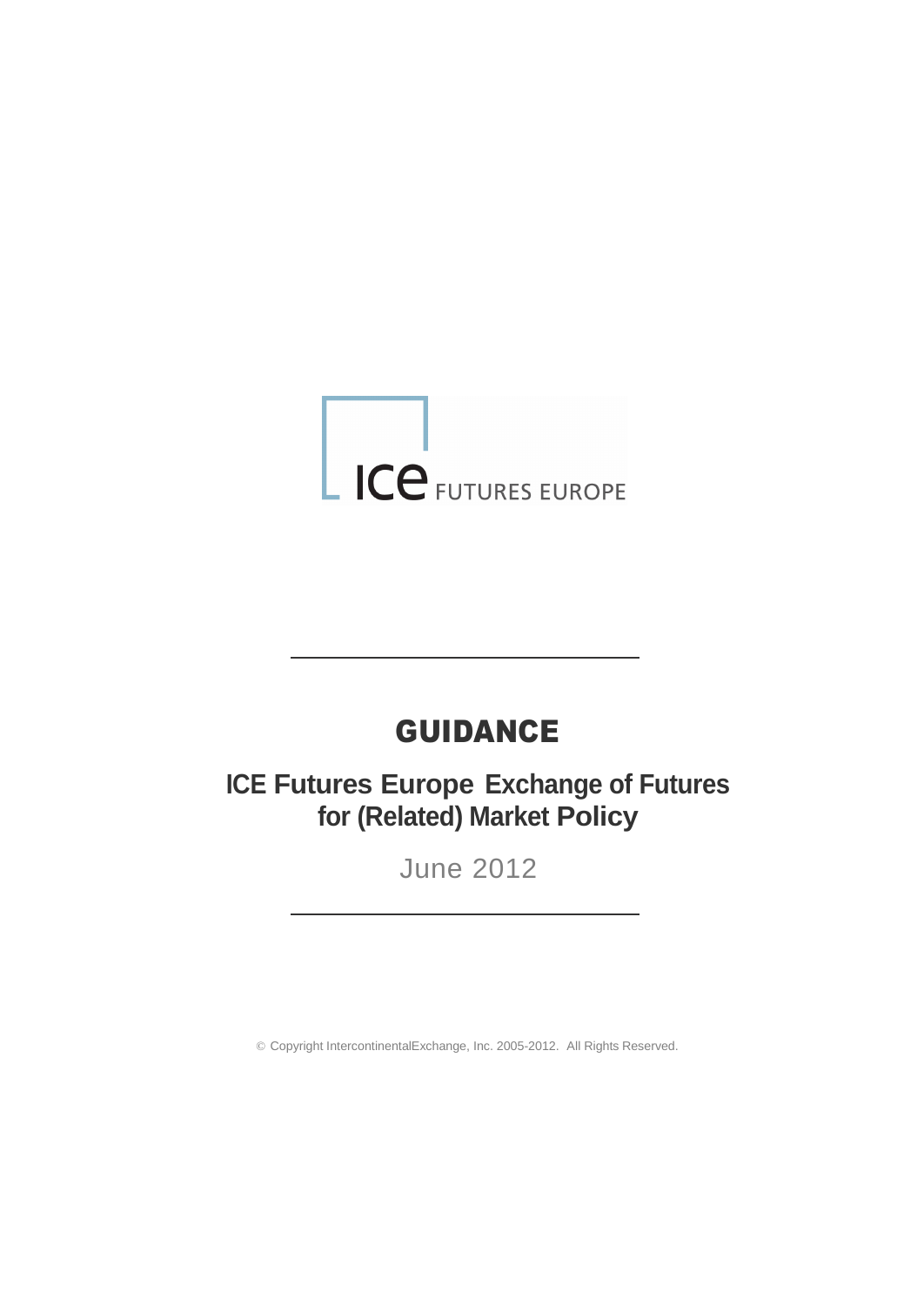### **ICE Futures Europe Guidance on the Exchange of Futures for (Related) Market ("EFM") trading facility**

#### **1. General**

This Guidance contains a summary overview of the Exchange of Futures for (Related) Market ("EFM") facility provided by the Exchange followed by detailed Guidance on the permitted use of the EFM facility and the factors to be considered when using it to:

- Exchange an ICE Futures Europe Brent Futures/Options Contract ("Brent Contracts") to an ICE Futures Europe Brent NX Futures/Options Contract ("Brent NX Contracts"); or
- Exchange an ICE Futures Gasoil Futures/Options Contract ("Gasoil Contracts") to an ICE Futures Europe Low Sulphur Gasoil Futures/Options Contract ("LS Gasoil Contract")

It further includes the timings and method of reporting the EFM transactions to the Exchange.

#### **2. Systems, Controls and Regulations**

Each Member should ensure:

- that it is appropriately authorised and holds all necessary licenses and consents in accordance with Exchange Regulation B.3.1(h);
- that it has appropriate systems and controls in place in order to conduct business on the ICE Platform;
- that EFM transactions are reported in accordance with Exchange Regulations and this Guidance;
- that it acts with due skill, care and diligence; and the interests of the client(s) are not prejudiced at all times, including when using ICE Block; and
- that the relevant requirements of the Financial Services Authority's Code of Market Conduct are satisfied.

Failure to do so may render the Member liable to disciplinary action by the Exchange and potentially the Financial Services Authority and/or other regulatory bodies.

#### **3. Summary overview of EFM facilities**

The following guidance refers to "Source Contracts" and "Destination Contracts" which are defined as follows:

| <b>Source Contracts</b> | <b>Destination Contracts</b> |
|-------------------------|------------------------------|
| <b>Brent Contracts</b>  | <b>Brent NX Contracts</b>    |
| <b>Gasoil Contracts</b> | <b>LS Gasoil Contracts</b>   |

- The EFM facility allows Members to register transactions which exchange positions from  $\bullet$ Source Contracts to Destination Contracts.
- EFM transactions may only be used to reduce positions in existing Source Contracts and create/increase corresponding positions in Destination Contracts.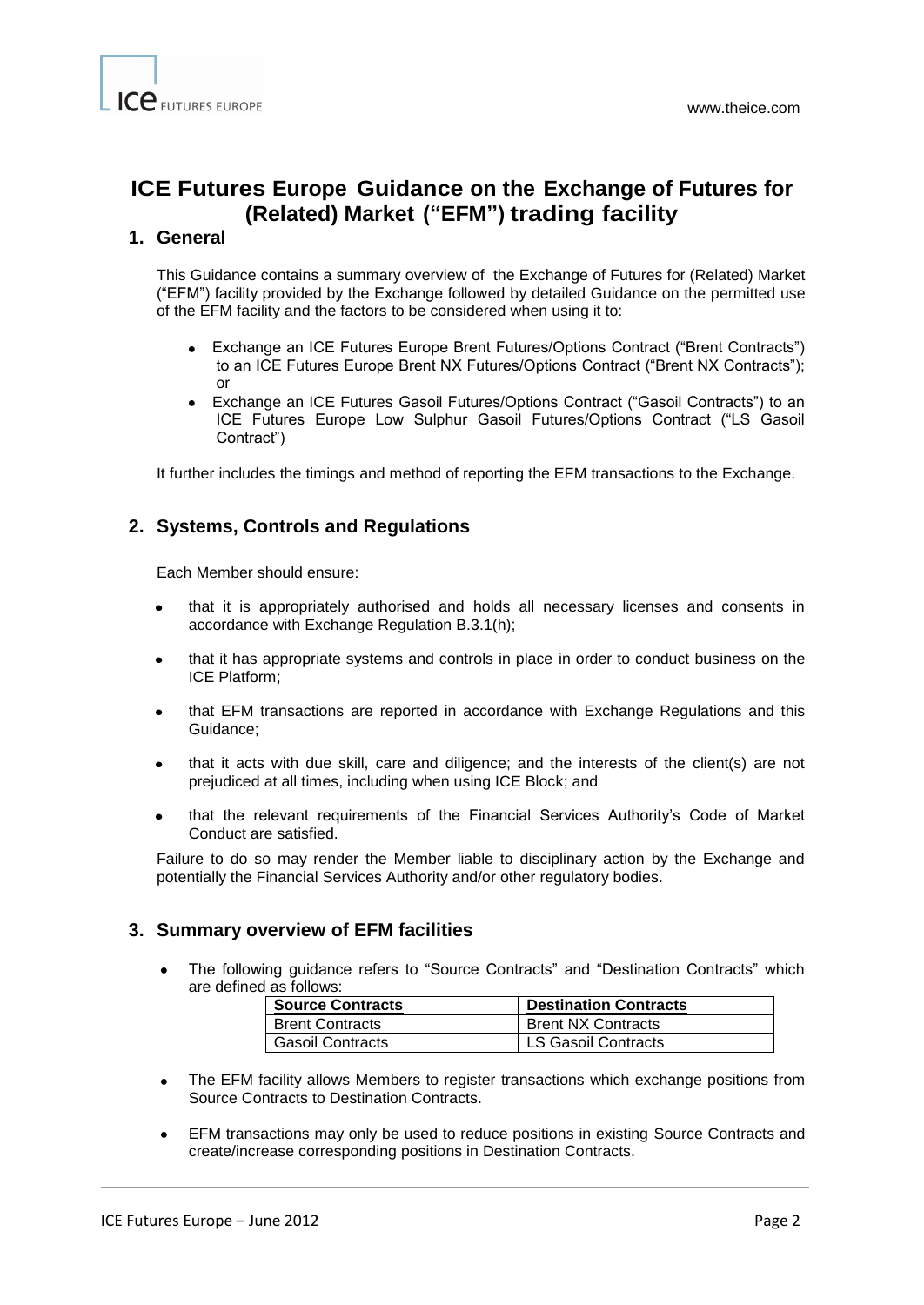- EFMs must be reported to the Exchange by the method set out in point 4(b) of this  $\bullet$ Guidance.
- EFM transactions may be submitted to the Exchange at any time during the hours set out below in point 5 (a) of this Guidance.
- On the day of the expiry of a contract month/date, EFM transactions in respect of the expiring contract date/month may be submitted to the Exchange up to the times set out in point 5(a) below.
- EFM transactions in respect of options for an expiring contract month cannot be registered after the cessation of trading for the relevant expiring contract month.
- The Exchange may require Members to supply documentation, such as order slips, trader's blotter etc as evidence that the transaction was accurately recorded and arranged. The Exchange will be prepared to accept a deal confirmation providing that it clearly states the terms of the transaction, *inter alia*: the contract month being traded, the price or prices involved, the mechanism by which the contracts may be converted into an ICE Contract (i.e. by EFM), the counterparties to the trade and clarifies that the execution of the EFM is dependent on acceptance of the registration by the Exchange.
- The Exchange would expect disclosure of all parties involved in the transaction when registering the transaction with the Exchange.
- From time to time the Exchange may advise Members of additional permitted uses for  $\bullet$ EFM transactions.
- EFM volumes will be included in the Exchange for Swap ("EFS") volumes reported on WebICE and in Exchange reports.

#### **4. Factors to be considered when registering an EFM**

The limiting factors on acceptance of EFM registration are:

- $\bullet$ EFM transactions may only be used to reduce an existing position in the Source Contract and exchange all, or a portion of it for a position in the corresponding Destination Contract. For the avoidance of doubt:
	- $\circ$  An EFM transaction must reduce the magnitude of the counterparties' existing position in the Source Contract;
	- $\circ$  An EFM transaction must not be for a quantity greater than the outstanding position in the Source Contract for either counterparty.
- There is no minimum size for an EFM transaction.
- An EFM transaction is registered as two legs a Source Contract, of opposite direction to the existing Source Contract, and a Destination Contract.
- The facility is not designed or intended to facilitate the transfer of funds between parties and/or locations whether for money laundering, resolution of errors or any other purpose other than to exchange a Source Contract for a Destination Contract. If the Exchange is not satisfied that the facility is being used for this purpose, registration will be refused;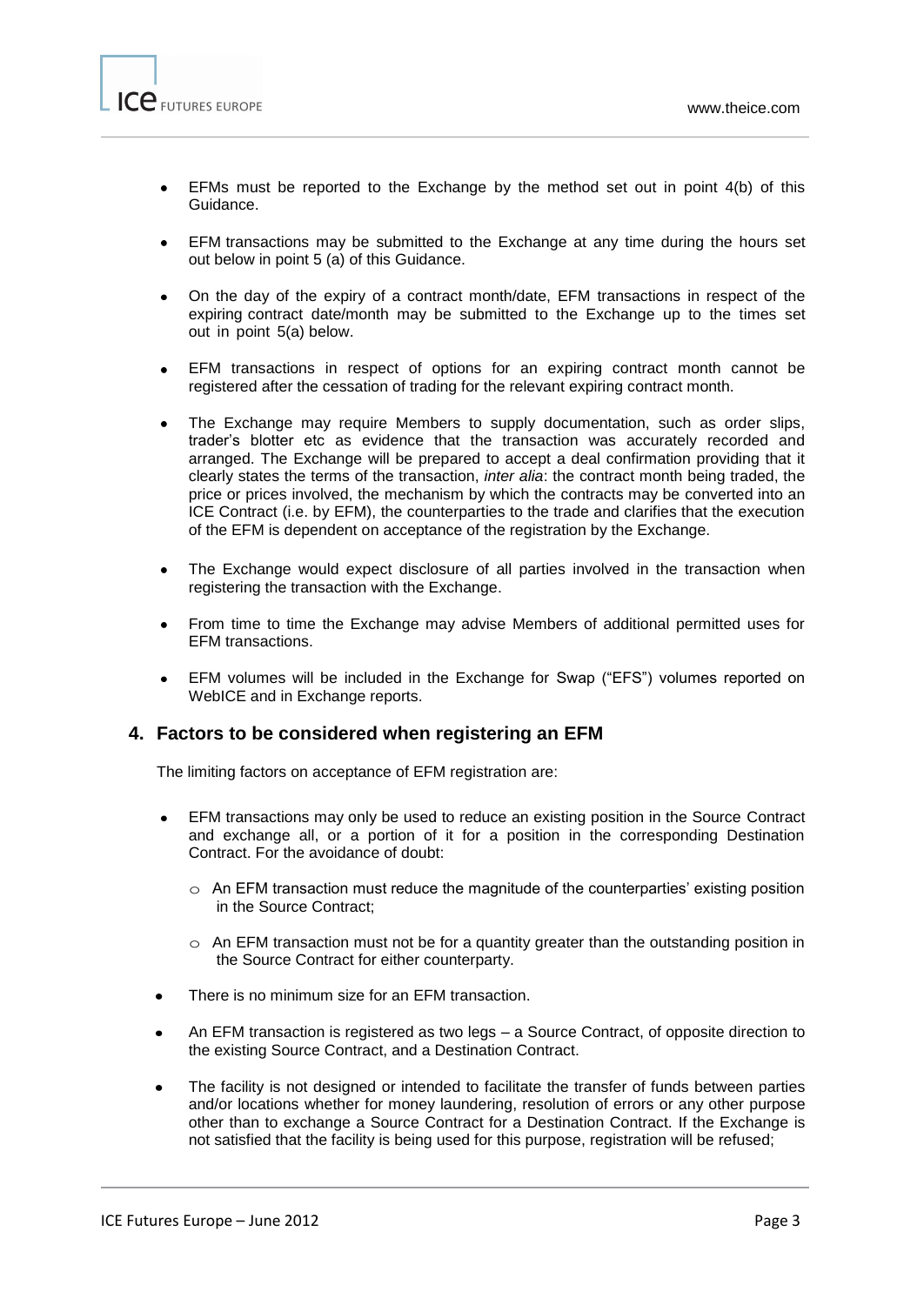

To accommodate Members pricing/hedging requirements for off-Exchange business, EFMs may be registered as a straight exchange between corresponding contract months in the Brent Contract and the Brent NX Contract; or as an exchange of a given contract month in the Brent Contract for the following adjacent contract month in the Brent NX Contract. Taking the example of a May 20*nn* ICE Brent position the following two scenarios are acceptable:

**May** 20*nn* ICE Brent Position exchanges to **May** 20*nn* ICE Brent NX **May** 20*nn* ICE Brent Position exchanges to **June** 20*nn* ICE Brent NX

No other combination of contract months will be accepted.

- EFMs from Gasoil Contracts may only be registered as a straight exchange to the corresponding contract month in LS Gasoil Contracts
- EFMs should only be registered within price parameters defined by the Exchange:

These parameters are currently at, or within, the following differentials from the previous day's official settlement price:

ICE Futures Europe Brent Futures Contract: <br>ICE Futures Europe Brent NX Futures Contract: plus/minus \$0.30/bbl ICE Futures Europe Brent NX Futures Contract: ICE Futures Europe Gasoil Futures Contract: plus/minus \$40.0/mt<br>ICE Futures Europe Low Sulphur Gasoil Futures Contract: plus/minus \$40.0/mt ICE Futures Europe Low Sulphur Gasoil Futures Contract:

or within the high/low range of the day.

The Exchange may amend the parameters at any time as necessary. Where the EFM is registered between one Brent contract month and the subsequent Brent NX contract month the price parameters will be derived from the outright settlement price or current high/low range of the day in the respective outright Brent contract and Brent NX contract months;

• Any EFM to be registered which falls within one of these limits will be automatically accepted for registration by the Exchange. Those outside these parameters will require approval from the compliance department who may ask for further documentation in support of the registration as outlined in Rule F.5.B. Members will appreciate that the processing of such trades will be significantly quicker on most occasions if such documentation is provided at the time of requesting the registration.

#### **5. Procedures for the reporting of EFM trades to the Exchange**

#### **a) Reporting time limits**

Reporting of EFM trades may take place at any time for all Source Contracts during trading hours and for 30 minutes after the close of the relevant individual Contract (or the close of the ICE Post Trade and Clearing Systems ("the ICE Systems") whatever is the earlier).

On an expiry day for Destination Contracts, EFMs in respect of the expiring contract date/month may be reported up to one hour after the expiry of the contract date/month.

On the expiry day for Destination Options Contracts, EFMs may be reported up to the end of the designated settlement period of the underlying Destination Futures contract. Further details are set out in Rule F.5.B.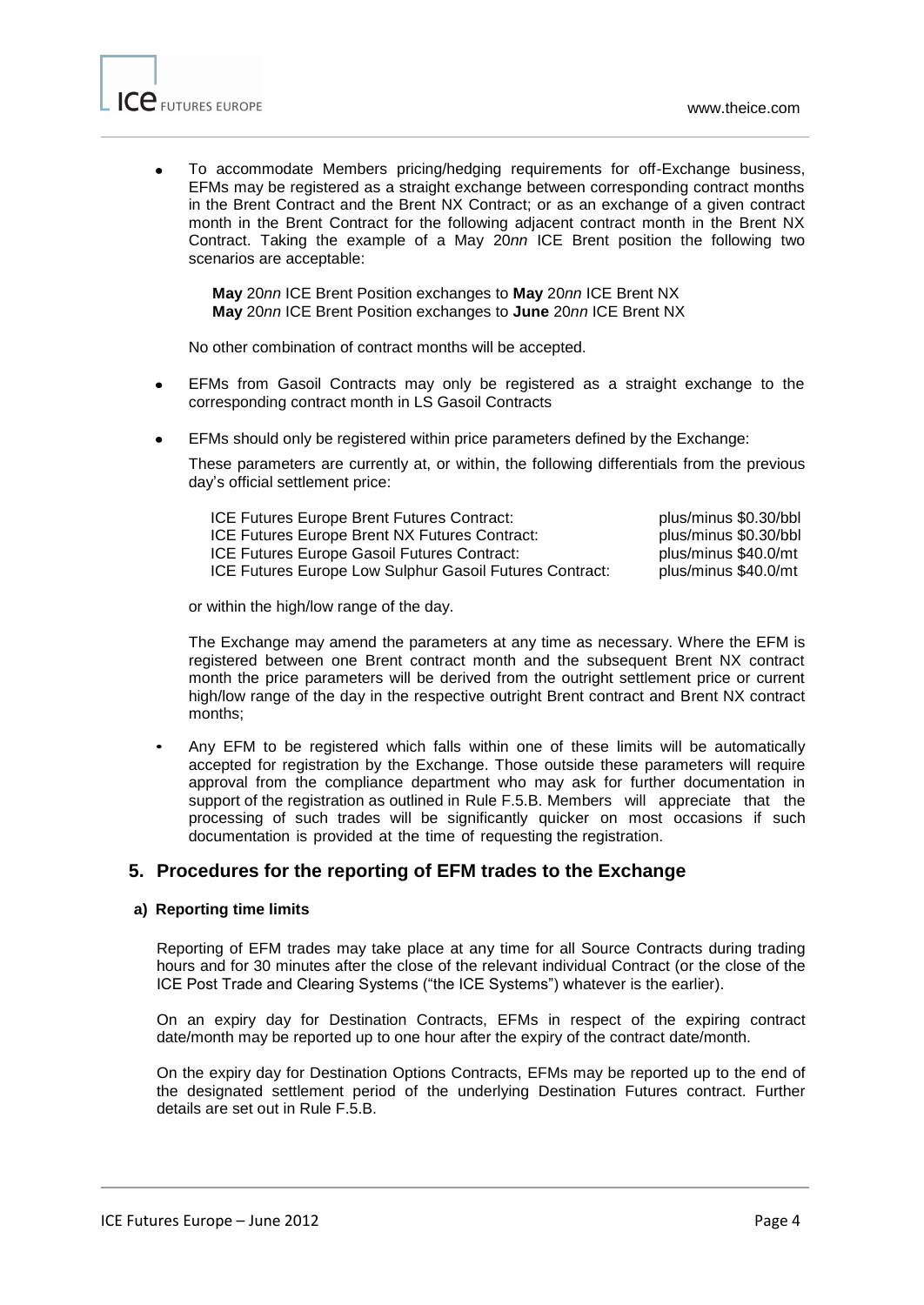#### **b) Reporting to the Exchange**

Once an EFM has been organised the Members must report the EFM details to the Exchange in accordance with Rule F.5.B.

EFMs may be reported to the Exchange by the entry of the EFM details to the ICE Block facility, by notification by the Member to the ICE Helpdesk, or by any other method the Exchange may advise members of from time to time.

- Members may post an EFM by entering into ICEBlock both the buy and sell sides of the trade as a cross trade.
- Where the EFM is agreed between two separate Members ("Non-crossed Trade") one of the Members party to a Non-crossed Trade inputs into ICEBlock its own side of the deal (i.e. either the buy or sell side of the trade) alleging the counterparty Member to the deal. The counterparty Member to the deal is required to accept the alleged Noncrossed Trade in ICEBlock. Once the Non-crossed Trade has been accepted by the counterparty it flows through to the ICE Systems in the normal manner.

In order to facilitate the swift matching of Non-crossed Trades the submitting Member must complete mandatory Order Reference and Contact Number fields to assist any queries prior to acceptance by the counterparty Member.

Unless otherwise agreed by the relevant Members, Non-crossed Trades shall be entered by the buying Member in respect of Non-crossed Trades in single contract months. All legs pertaining to multi-legged strategy trades should be entered into ICEBlock by the Buyer of the front month.

ICEBlock assigns each new trade a unique deal ID and provides an audit of all actions undertaken on ICEBlock for that particular day.

#### **c) Restrictions**

- EFMs may only be reported to the Exchange by ICE Futures Europe Members who have been permitted access to ICE Block as appropriate. Where more than one Exchange Member is involved in the arrangement, execution and subsequent clearing of an EFM, each Member must ensure that the business conducted by it or through it shall not cause it or the Exchange to be in breach of any applicable laws and/or regulations.
- Members are reminded of their responsibility under Rule A.9 for the conduct of their Member Representatives if authorising third parties to use ICE Block in such Member's name.

#### **d) Registration and Confirmation**

- Subject to the details of the EFM being within relevant clearing risk limits, the transaction details will flow through to the ICE Systems for registration and clearing. The process will not continue if there are any issues with limits; in that event the issue will be highlighted to the affected party, such affected party will need to contact the relevant Clearing Member to remedy the issue.
- The Exchange may check the validity of the EFM details submitted by the parties to the trade. If the Exchange (following consultation, where necessary, with ICE Clear Europe and subject to their right to refuse registration) is not satisfied that all such details are valid, it will void the EFM. Any decision by the Exchange not to register an EFM is final. Registration of a transaction does not preclude the Exchange from instigating disciplinary